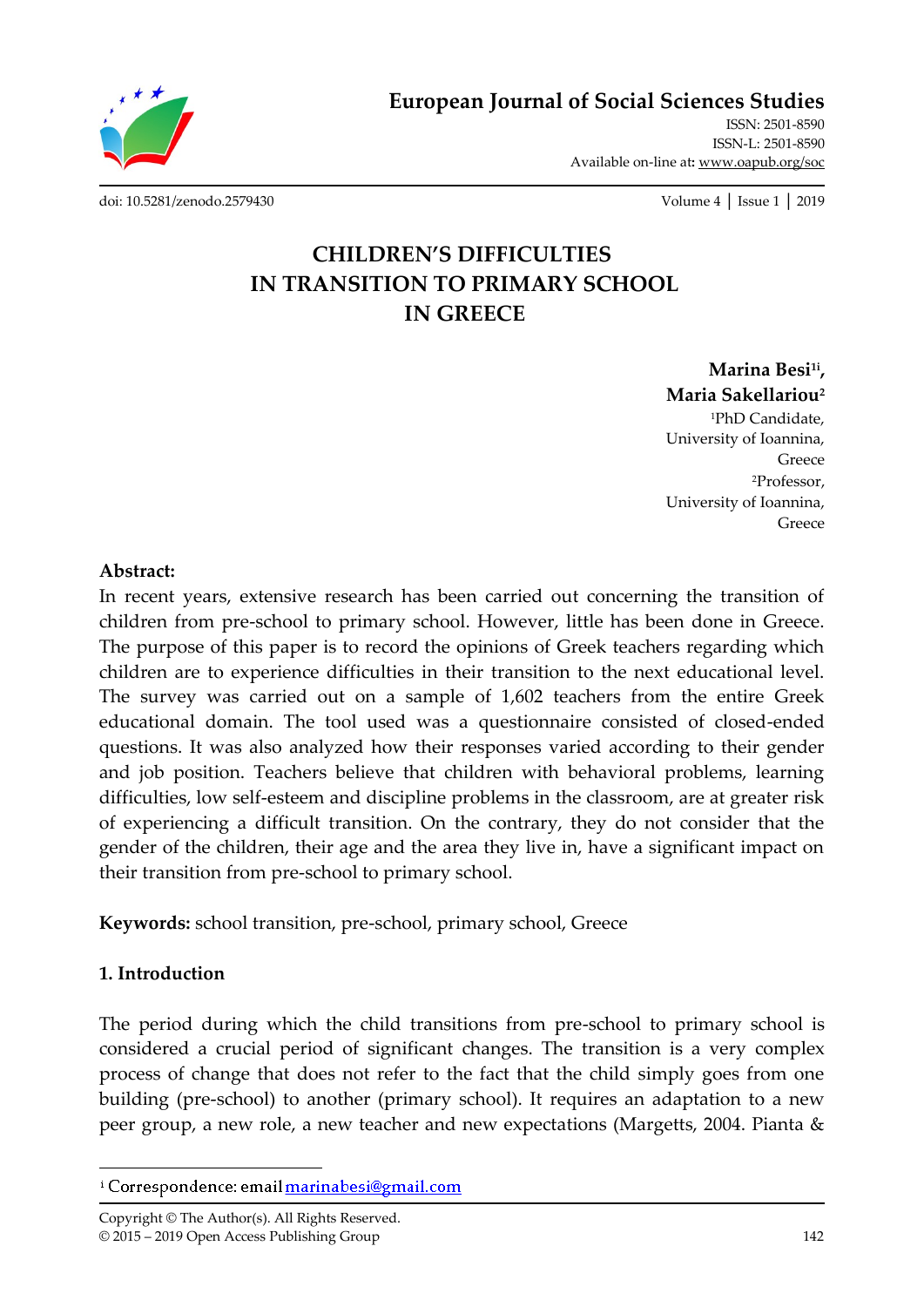Kraft-Sayre, 2003). For some researchers, the transition from pre-school to primary school is a necessary challenge for children, through which they will grow and learn to be more flexible, while others emphasize the continuity of their lives and their education (Einarsdottir, 2010). The family's relationship with the school affects how well the child adapts to school and how much the child benefits from school.

The transition from pre-school to primary school is an example of discontinuity. The bigger the divergence between the environment of pre-school and primary school is, the more difficult the transition for the pupils becomes. Generally, pre-school aims at the cultivation of capacities and skills of infants and puts emphasis on the process, while primary school focuses mainly on the learning outcome. In order to bridge this gap between pre-school and school education, it is necessary to implement the suitable transition activities in schools.

Another factor that contributes to the development of readiness is the participation in a high quality pre-school program. Previous research efforts (Barnett, 2011; Camilli et al., 2010; Rimm-Kaufman et al., 2009) have shown that quality preschool experiences support and increase children's school readiness, smooth their potential difficulties and prepare them to succeed in primary school.

Teachers consider social skills to be more important than academic qualifications (Dockett & Perry, 2004) and that they should provide additional help, attention, and instructions which are related to deficits in transition skills (McMullen et al., 2005).

Students who have difficulty in listening and following instructions, paying attention, showing self-confidence, working independently or working with others in the group, communicating with teachers and peers, lacking a willingness to learn, have no curiosity, seem to show difficulties during their transition to primary school (Blair & Raver, 2015; Schmitt et al., 2015; Mistry et al., 2010).

Many researches link the lower socio-economic background of the family with negative effects on the social and academic performance of children (Hopson & Lee, 2011. Sektnan et al., 2010. Welsh et al., 2010 Ayoub et al., 2009), while school success is closely linked to the profession, financial status and educational level of parents (Yoshikawa et al., 2012. Dubow et al., 2009).

Teachers also point out how important it is for children to know the basic uses of language in order to understand the teacher's instructions, express their ideas, ask questions, and engage in conversations with their peers (Pianta & Kraft-Sayre, 2003). Linking the knowledge that children already have in school allows teachers to ensure that children's values, languages and cultural knowledge will be an integral part of teaching and learning practices (Dockett & Perry, 2008). In addition, children with disabilities face more difficulties as they go to upper school grades, in unknown environments and with less focus on each child. (Janus et al., 2007).

Many researchers (Ahtola et al., 2012) concluded that when the transitional practices that are used are increasing in number, there is an easier transition for children to primary school. Children who had participated in transitional activities were more socially active and had fewer behavioral problems at the beginning of school (Wildinger & McIntyre, 2012. LoCasale-Crouch et al., 2008). In Greece, in recent years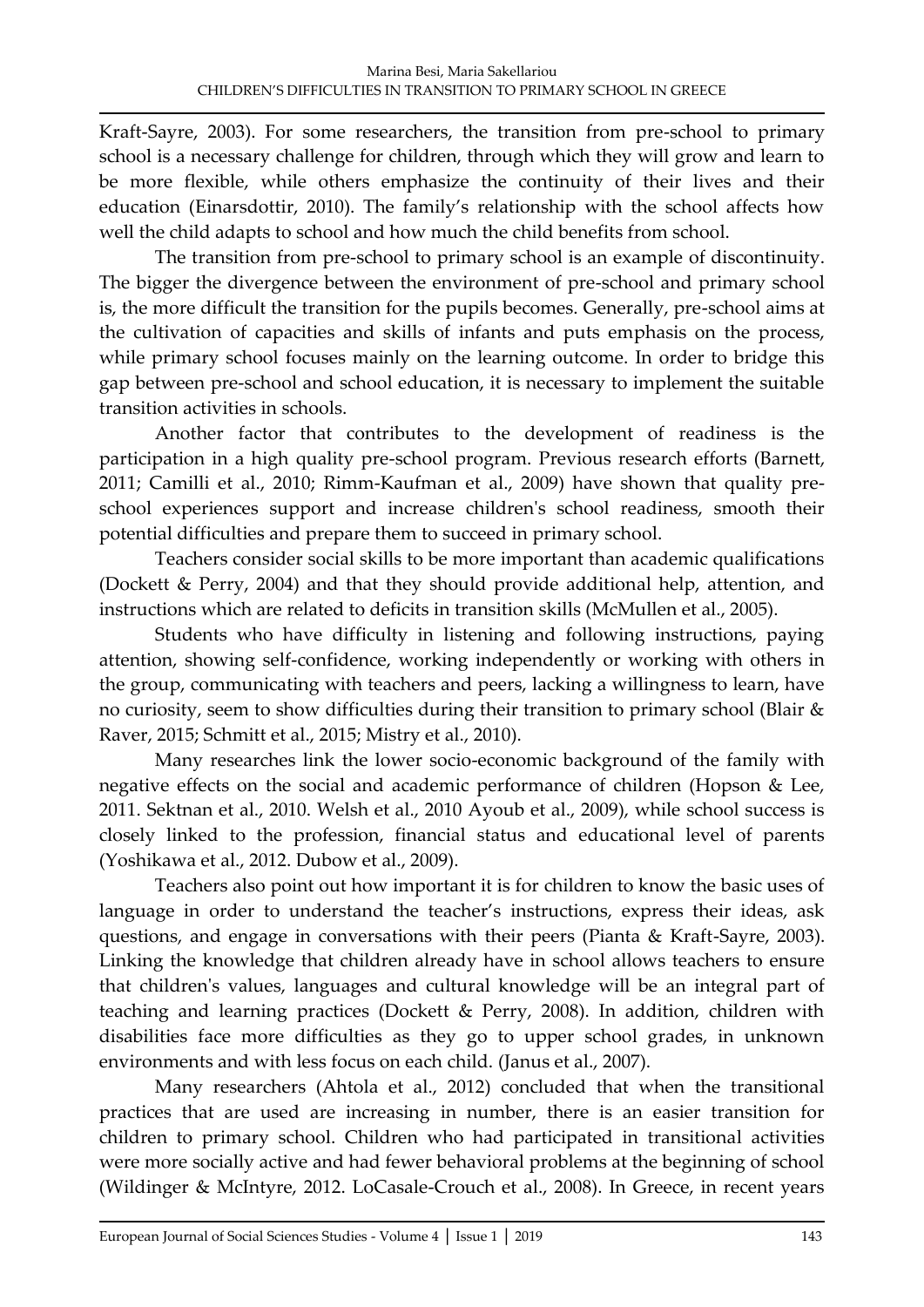the issue of transition from pre-school to primary school has preoccupied researchers and teachers in order to find solutions to face any difficulties.

### **2. Methodology**

This paper is part of a national research and was done using a questionnaire. The quantitative research was chosen as it allows the collection of large volumes of data from a wide sample of respondents and the connection of two or more characteristics (Bryman & Bell, 2015).

The technique that was applied is the Proportional Stratified Sample Survey. According to this technique, the sample was divided according to the characteristics of the population in the layers (educational regions of Greece) and then random samples were selected from each layer. The stratified sample survey was designed to ensure the representation of all sections of the population, to reduce the estimation error and to have a sufficient number of subpopulation subjects. This technique generally leads to estimations with a high level of precision.

The aim of this paper is to investigate the opinions of Greek teachers on which children are more likely to experience difficulties in their transition from pre-school to the primary school.

#### **3. Research Tool**

In this research paper, the questionnaire was chosen as the most appropriate tool for collecting research data, as it can lead to quick, accurate and cost-effective collection of research data (Bryman & Bell, 2015). In particular, a questionnaire of closed-ended questions was developed based on the research objective. There were 14 cases of children who may experience difficulties in transition to the next level and teachers were asked to answer to what extent they agree or disagree with each of them.

#### **3.1 The sample**

The target population is Teachers of Primary Education (pre-school teachers, Teachers of 1st and 2nd class of Primary School and Directors of Primary Schools) of the 13 educational districts of Greece.

The sample of the survey was selected by the laws of sampling and represents  $4\%$  of all pre-school teachers,  $4\%$  of Teachers of  $1<sup>st</sup>$  and  $2<sup>nd</sup>$  class of the total of each educational district and 4% of the Directors of Primary Schools of the total of each educational district. The figures for the total number of teachers in each district were provided by the Ministry of Education. The final sample size was 1,602 teachers and more specifically 784 pre-school teachers, 634 teachers and 184 directors of primary schools. The sample also consists of 19.7% (315) men and 80.3% women.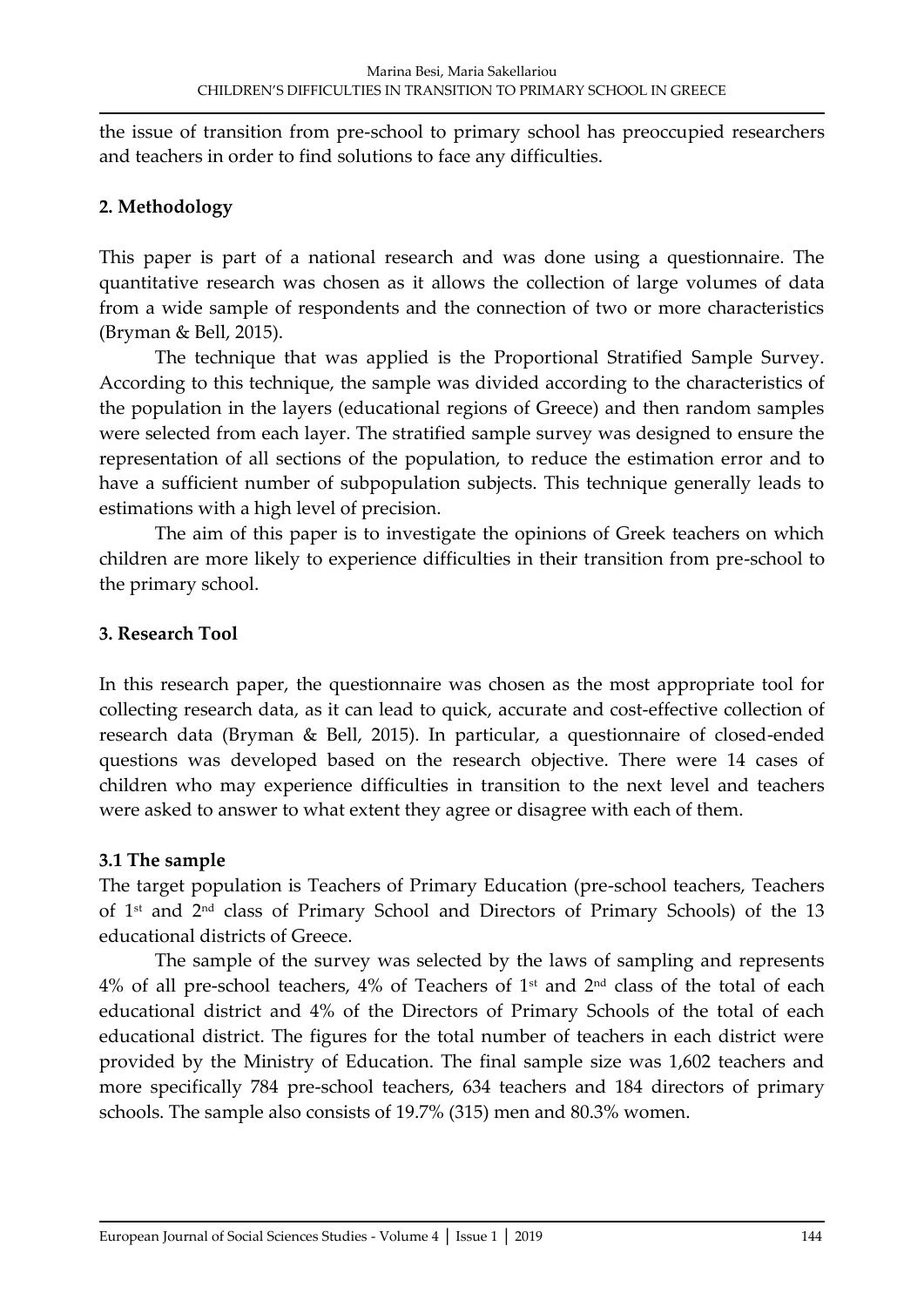#### **3.2 Research Data**

The data analysis provided by the primary data survey was done using the statistical analysis program SPSS 23.0.

Table 1 shows the absolute (f) and relative (%) frequencies as well as the mean (M) and standard deviations (SD) of teachers' responses concerning their opinions on groups of children who may have a higher risk of experiencing a difficult transition from Pre-School to Primary School. The questions are presented in the order of priority, from the highest to the lowest average.

According to the findings, there are strong fluctuations in teachers' opinions on which group of children have a higher risk of experiencing a difficult transition from pre-school to primary school. As it is obvious from the average of their answers, which is well above the average of the scale, that equals to 3, the groups of children who, according to teachers, are most at risk of experiencing a difficult transition are children with behavioral problems (reactions, nerves, crying frequently, etc.), with learning problems (poor concentration, lack of skills, etc.), low self-esteem and discipline problems in classroom (compliance with rules, etc.). For example, in total, more than nine out of ten teachers say that they agree (50.2%) or totally agree (41.4%) that children with behavioral problems are at greater risk of experiencing a difficult transition from pre-school to primary school. Accordingly, almost nine out of ten teachers say they agree (44.3%) or totally agree (44.1%) that children with learning problems are at greater risk of experiencing a difficult transition.

| transition from pre-school to primary school |            |                     |                |                    |            |                  |      |  |
|----------------------------------------------|------------|---------------------|----------------|--------------------|------------|------------------|------|--|
|                                              | "I totally | $^{\prime\prime}$ T | "Neutral       | $^{\prime\prime}I$ | "I totally |                  |      |  |
|                                              | disagree"  | disagree"           | attitude"      | agree"             | agree"     |                  |      |  |
|                                              |            |                     | f              | f                  |            | $\boldsymbol{M}$ | SD   |  |
|                                              | (%)        | (%)                 | $\binom{0}{0}$ | $\binom{0}{0}$     | (%)        |                  |      |  |
| Children with behavioral                     | 6          | 21                  | 107            | 805                | 663        |                  |      |  |
| problems (reactions, nerves,                 | (0,4)      | (1,3)               | (6,7)          | (50,2)             | (41,4)     | 4,31             | ,69  |  |
| crying frequently)                           |            |                     |                |                    |            |                  |      |  |
| Children with learning                       | 10         | 31                  | 146            | 709                | 706        |                  |      |  |
| problems (poor concentration,                | (0,6)      | (1, 9)              | (9,1)          | (44,3)             | (44,1)     | 4,30             | ,76  |  |
| lack of skills )                             |            |                     |                |                    |            |                  |      |  |
| Children with low                            | 10         | 27                  | 161            | 720                | 684        | 4,27             | ,76  |  |
| self-esteem                                  | (0,6)      | (1,7)               | (10,0)         | (44, 9)            | (42,7)     |                  |      |  |
| Children with discipline                     | 8          | 32                  | 181            | 765                | 616        |                  |      |  |
| problems in classroom                        | (0,5)      | (2,0)               | (11,3)         | (47,8)             | (38,5)     | 4,22             | ,76  |  |
| (compliance with rules )                     |            |                     |                |                    |            |                  |      |  |
| Children who have no pre-                    | 32         | 68                  | 246            | 527                | 728        | 4,16             | ,97  |  |
| school experience                            | (2,0)      | (4,2)               | (15,4)         | (32, 9)            | (45,5)     |                  |      |  |
| Children with difficulties in                | 11         | 43                  | 253            | 844                | 451        | 4,05             | ,78  |  |
| the family environment                       | (0,7)      | (2,7)               | (15, 8)        | (52,7)             | (28,2)     |                  |      |  |
| Children with special                        | 28         | 99                  | 332            | 591                | 551        | 3,96             | ,98  |  |
| needs                                        | (1,7)      | (6,2)               | (20,7)         | (36, 9)            | (34,4)     |                  |      |  |
| Children from minority groups                | 57         | 165                 | 526            | 596                | 257        | 3,52             | 1,00 |  |

**Table 1:** Absolute (f) and relative (%) frequencies, mean (M) and standard deviations (SD) of teachers' opinions on groups of children who may have a higher risk of experiencing a difficult transition from pre-school to primary school

European Journal of Social Sciences Studies - Volume 4 │ Issue 1 │ 2019 145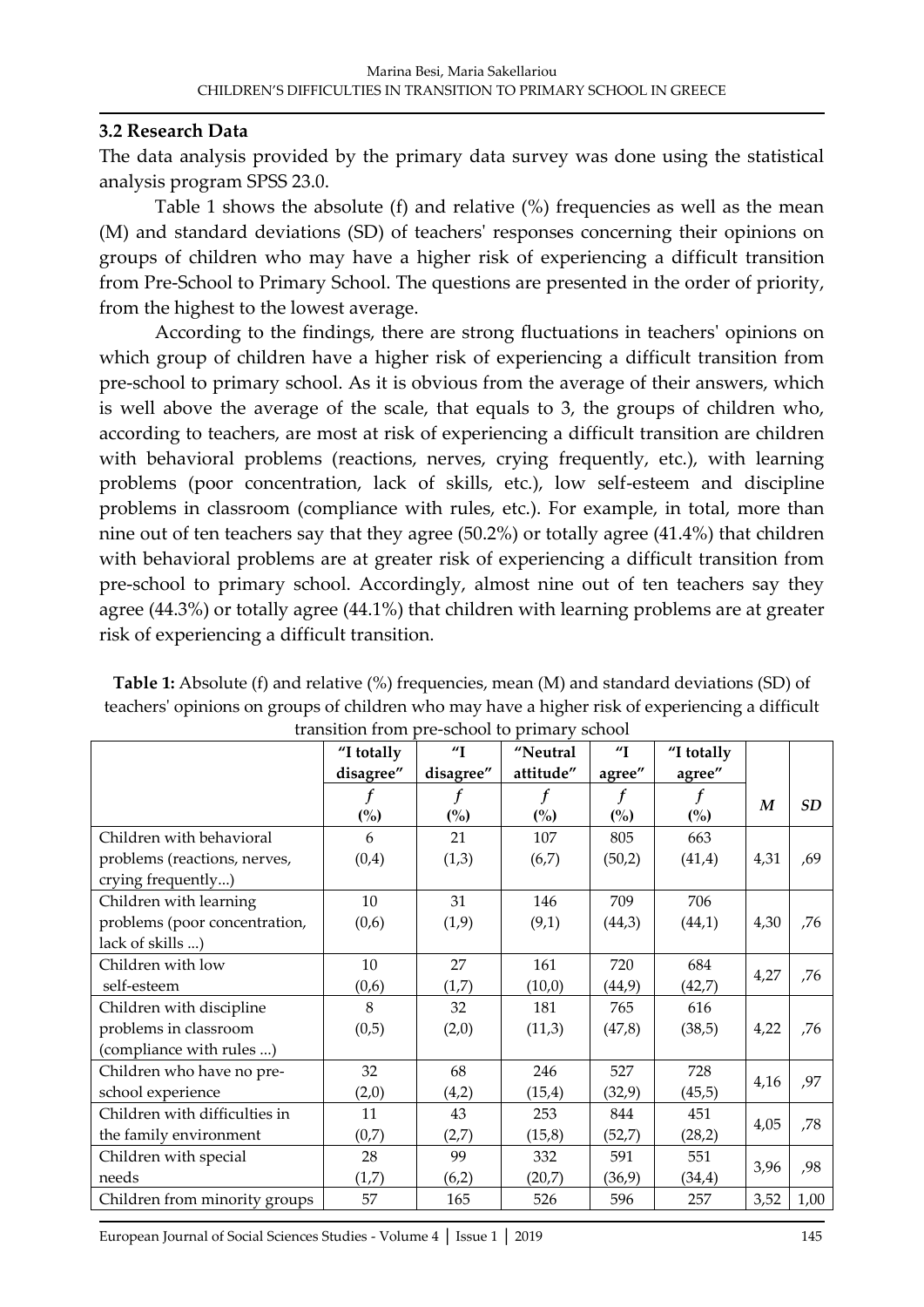|                                | (3,6)  | (10,3) | (32,9)  | (37,2) | (16,1) |      |      |
|--------------------------------|--------|--------|---------|--------|--------|------|------|
| Children who have no friends   | 68     | 204    | 557     | 563    | 209    |      |      |
| at the beginning of the school | (4,2)  | (12,7) | (34, 8) | (35,2) | (13,1) | 3,40 | 1,01 |
| year                           |        |        |         |        |        |      |      |
| 1. The younger children        | 109    | 346    | 699     | 352    | 89     | 2,98 | ,97  |
|                                | (6,8)  | (21,7) | (43, 8) | (22,1) | (5,6)  |      |      |
| 2. The first born children     | 468    | 440    | 491     | 164    | 40     | 2,30 | 1,07 |
|                                | (29,1) | (27,5) | (30,7)  | (10,2) | (2,5)  |      |      |
| 3. Children who live in        | 505    | 473    | 497     | 95     | 30     | 2,17 | 1,00 |
| urban areas                    | (31,6) | (29,6) | (31,1)  | (5, 9) | (1, 9) |      |      |
| 4. Boys                        | 594    | 429    | 479     | 72     | 26     | 2,07 | 1,00 |
|                                | (37,1) | (26,8) | (29,9)  | (4,5)  | (1,6)  |      |      |
| 5. Girls                       | 608    | 444    | 479     | 50     | 19     | 2,02 | ,95  |
|                                | (38,0) | (27,8) | (29, 9) | (3,1)  | (1,2)  |      |      |

Marina Besi, Maria Sakellariou CHILDREN'S DIFFICULTIES IN TRANSITION TO PRIMARY SCHOOL IN GREECE

Moreover, high enough are also the levels of teachers' opinions that consider that children who have no pre-school experience, who have difficulties in their family environment and who have special needs are in danger of experiencing a difficult transition to primary school. Then, teachers have relatively modest levels of agreement on the opinion that children who come from minority groups, who have no friends at the beginning of the school year, are at greater risk of experiencing a difficult transition, as it is shown by their average answers that is just above the middle of the scale, that equals to 3.

On the contrary, as it is shown by the average of their responses that are below the middle of the scale, teachers have low levels of agreement on the opinion that younger children, first-born children, children who live in urban areas, boys and, finally, girls are in danger of experiencing a difficult transition to primary school.

Then, a two-way analysis of variance was performed, with gender and service as the "independent" variables and as "dependent" variables for each of the above cases of children who may be at greater risk of experiencing a difficult transition. At this point, the findings in which a statistically significant deviation was found will be presented.

As for children with behavioral problems, the influence of gender was found to be statistically significant (F  $(1, N = 1602) = 5.36$ ,  $p = 0.021$ ). In particular, female teachers are more likely to agree that children with behavioral problems are at risk of having difficulties in their transition compared to their male colleagues.

In the case of children with learning problems, it is found that the influence of gender is statistically significant (F  $(1, N = 1602) = 6$ , 28,  $p = 0.012$ ), of the position of service (F  $(2, N = 1602) = 7$ ), 85, p < 0.001). In particular, female teachers agree more on the fact that children with learning problems are at risk of having difficulties in their transition compared to their male counterparts. Also, pre-school teachers are more likely to agree that children with learning problems are at risk of having difficulties in their transition compared to teachers ( $p \le 0.001$ ).

Then, it was found that the influence of the position was statistically significant  $(F (2, N = 1602) = 4.73, p = 0.009)$ , that children with low self-esteem are at risk of having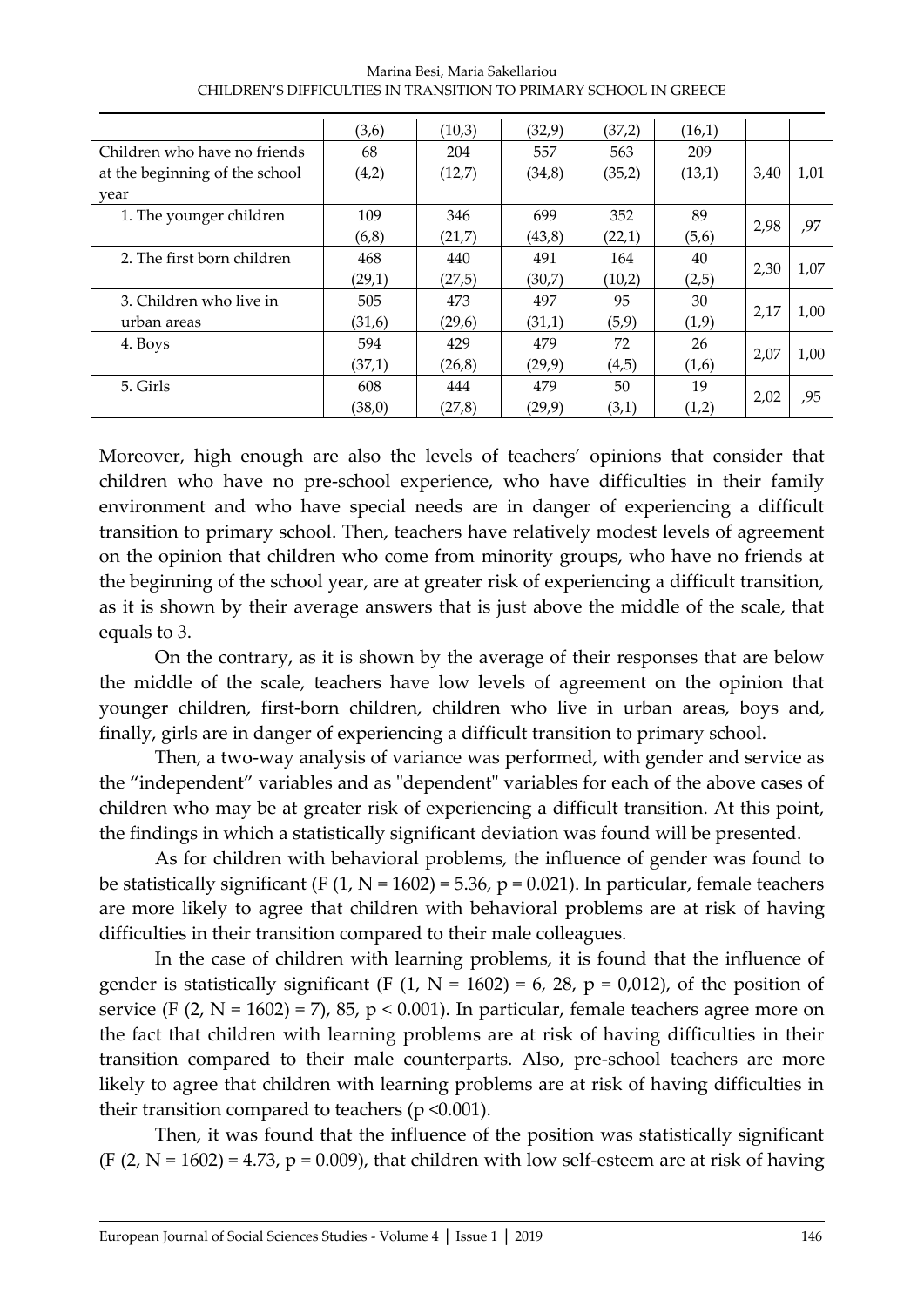difficulties in their transition, with pre-school teachers agreeing more with this compared to teachers ( $p = 0.003$ ).

With regard to the variable that children with discipline problems in classroom are at risk of having difficulties in their transition, it was found that the influence of gender (F  $(1, N = 1602) = 9, 57, p = 0,002$ )  $(2, N = 1602) = 4.14, p = 0.016$ ) was statistically significant. Specifically, female teachers agree more than their male colleagues (p  $< 0.001$ ).

It was found that the influence of gender (F  $(1, N = 1601) = 9$ , 46, p = 0,002) and position of service (F  $(2, N = 1601) = 5.11$ , p = 0.006) are statistically significant as for the importance of pre-school experience. Female teachers and pre-school teachers are more likely to agree that pre-school children are at risk of having difficulty in transition from pre-school to primary school compared to their male colleagues and teachers (p <0.001). Finally, it was found that the influence of the position of service is statistically significant in relation to the fact that the first born children (F  $(2, N = 1601) = 4.30$ , p = 0.014), boys (F  $(2, N = 6, 13, p = 0,002)$ , and girls (F  $(2, N = 1600) = 5, 21, p = 0,006)$  are at risk of having difficulty in their transition. In particular, pre-school teachers agree less with teachers ( $p = 0.002$ ,  $p \le 0.001$  and  $p \le 0.001$  respectively) and directors of primary schools ( $p \le 0.001$ ,  $p = 0.040$  and  $p = 0.044$  respectively).

## **4. Discussion and Conclusions**

According to the answers that were given by the teachers who formed the sample of the present survey, there are strong fluctuations in teachers' opinions on which group of children is at greater risk of experiencing a difficult transition from pre-school to primary school.

More specifically, the groups of children that according to teachers have a higher risk of experiencing a difficult transition are the children with behavioral problems (reactions, nerves, crying frequently, etc.) with learning problems (poor concentration, insufficient skills, etc.) with low self-esteem and discipline problems in classroom (compliance with the rules, etc.). For example, in total, more than nine out of ten teachers declare that they agree (50.2%) or totally agree (41.4%) that children with behavioral problems are at greater risk of experiencing a difficult transition from preschool to primary school. Accordingly, almost nine out of ten teachers say they agree (44.3%) or totally agree (44.1%) that children with learning difficulties are at greater risk of experiencing a difficult transition.

All teachers agreed that the groups of children who have a higher risk of experiencing a difficult transition are children with behavioral and discipline problems and those with low self-esteem (O'Kane & Hayes, 2006). Behavioral problems, such as aggressive behavior, nerves, etc., affect school (Fantuzzo et al., 2007). According to Wildenger and McIntyre (2012), any problems and difficulties faced by the child are transferred to the school environment and make it harder for them to join, but also for their successful interaction, learning and of course their transition from pre-school to primary school. The regulation of behavior allows children to successfully adapt to the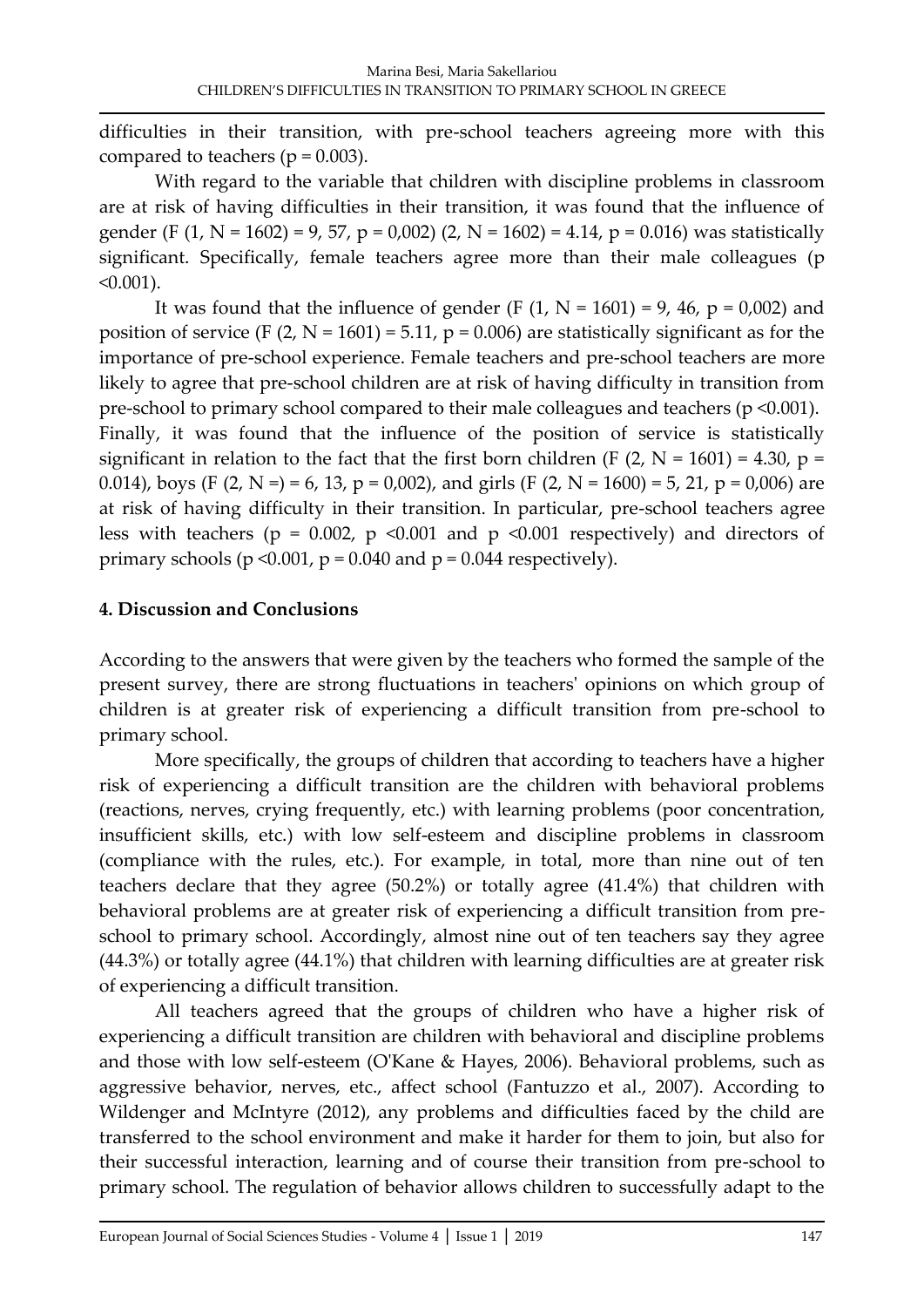classroom and is a determining factor in their academic progress. Adaptation to school and therefore the transition to the next educational level are more difficult for children who do not know the rules (McClelland et al., 2007 Dockett & Perry, 2004. Margetts, 2004). School rules are useful as they provide children with a frame of reference and a school-based guidance that helps having the sense of belonging.

Numerous enough are also the opinions of teachers' sample who believe that children who have no pre-school experience, who have difficulties in their family environment and who have special needs are at risk of experiencing a difficult transition to primary school (O'Kane & Hayes, 2006). The recognition of the value of pre-school has been highlighted by many researchers (Kiernan, et al., 2008 O'Kane & Hayes, 2006), who found that the transition of many children was less successful due to the lack of school readiness, that is related to the intendance of pre-school education. Many studies present teachers' opinions who believe that children from disadvantaged families and children with special needs face particular difficulties when they go to primary school (Brooker, 2008; O'Kane & Hayes, 2006). Children from underprivileged families that face difficulties encounter obstacles during their transition, perhaps due to less knowledge and skills or lack of support from their parents (Lloyd, et al., 2007). In particular, students with disabilities face transitions in many areas, therefore the collaboration and the continuity between scientists and sectors, as well as the supportive infrastructure and the use of transient practices are essential for their successful transition (Rosenkoetter, et al., 2007). Of course, more research is needed, precisely for identifying the difficulties in family and children's disabilities.

Then, teachers have relatively modest levels of agreement on the opinion that children from minority groups (Biedinger, et al., 2008 O'Kane & Hayes, 2006) are more influenced by the cultural values of their community and about children who have no friends at the beginning of the school year (White & Sharp, 2007). On the contrary, creating and maintaining friends can facilitate the transition. Children who start school with friends are happier, have better socio-emotional adaptation and better student performance. Some schools have introduced programs with friends at school, where children of older classes have young students under their protection. Given the vital role that friends can play in school, these programs deserve greater attention in our country. On the other hand, teachers have to promote the development of friendships by providing appropriate opportunities for children.

The teachers of the sample have low levels of agreement on the opinion that younger children, first-born children, children that live in urban areas, boys and girls are at risk of experiencing a difficult transition to primary school (Dockett & Perry, 2004). Many discussions have been made about the age that the child should reach before starting school. Although age is not related to school success, teachers often invoke it for the inappropriate adaptation of children to the new school environment. There are many differences between children in terms of learning, maturity, growth in different areas, and they are not the same as the age. The same applies to boys and girls. Gender is another issue that needs to be examined in terms of school readiness.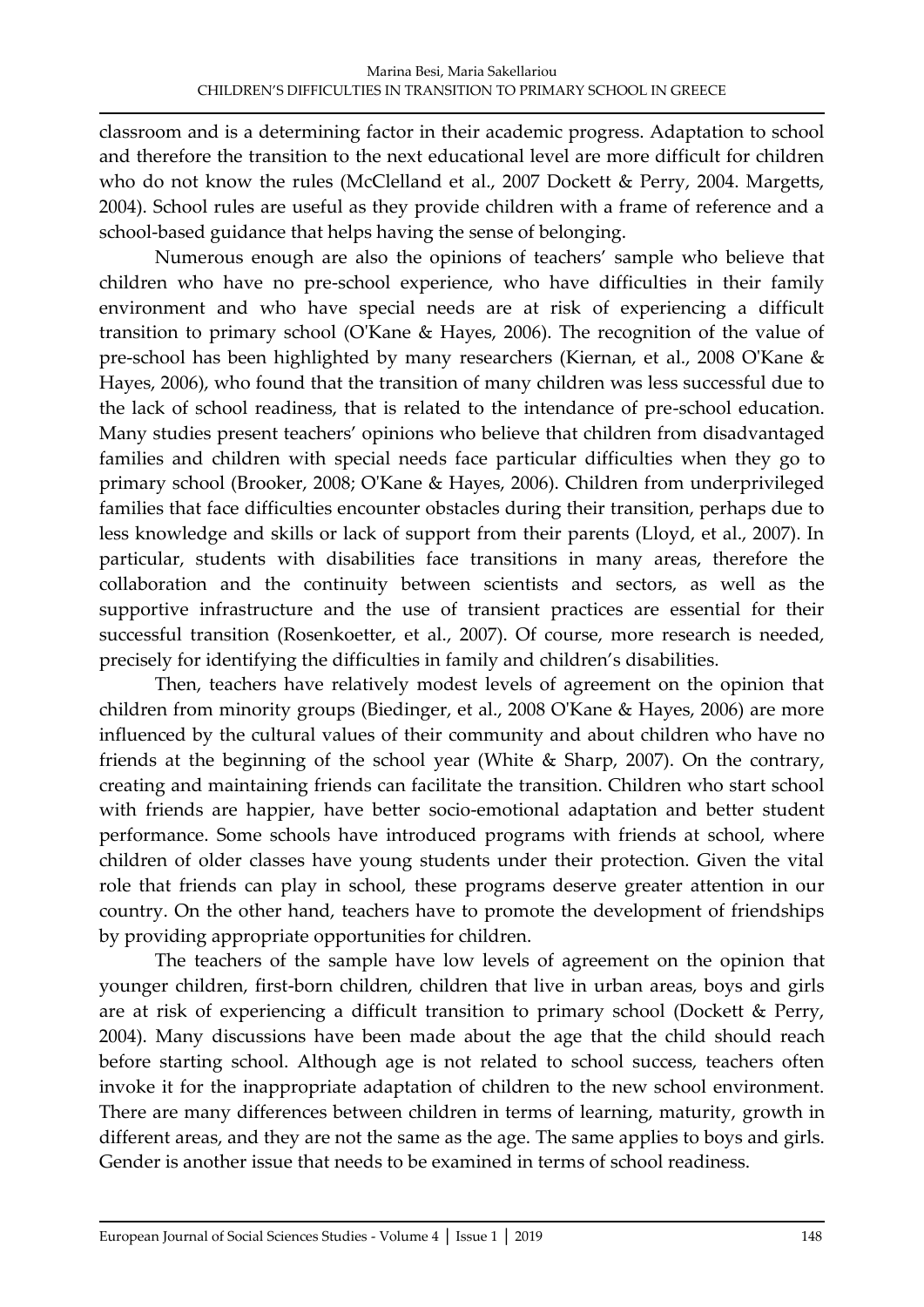As far as the influence of gender is concerned, it was found that women teachers are more in agreement with the fact that children with behavioral problems, with learning problems, with discipline problems in classroom and those without pre-school experience, are at higher risk of having difficulties in their transition from pre-school to primary school in comparison with their male colleagues.

With regard to differences in teachers' opinions according to their position of service, it was found that pre-school teachers agree more that children with learning problems, with low self-esteem, with discipline problems in classroom and without preschool experience are in danger of having difficulties in transition compared to primary school teachers. On the other hand, it was found that pre-school teachers are less likely to agree that first-born children, boys and girls are at risk of having a difficult transition, compared to teachers and directors of primary schools.

#### **References**

- Ahtola, A., Poikonen, P. L., Kontoniemi, M., Niemi, P., & Nurmi, J. E. (2012). Successful handling of entrance to formal schooling: Transition practices as a local innovation. *International Journal of Transitions in Childhood*, *5*(1), 3-21.
- Ayoub, C., O'Connor, E., Rappolt-Schlictmann, G., Vallotton, C., Raikes, H., & Chazan-Cohen, R. (2009). Cognitive skill performance among young children living in poverty: Risk, change, and the promotive effects of Early Head Start. *Early Childhood Research Quarterly*, *24*(3), 289-305.
- Barnett, W. S., Jung, K., Yarosz, D. J., Thomas, J., Hornbeck, A., Stechuk, R., et al. (2008). Educational effects of the Tools of the Mind curriculum: A randomized trial. *Early Childhood Research Quarterly,* 23(3), 299–313*.*
- Biedinger, N., Becker, B., & Rohling, I. (2008). Early Ethnic Educational Inequality: The Influence of Duration of Preschool Attendance and Social Composition*, European Sociological Review,* 24 *(2), 243 – 256.*
- Blair, C., & Raver, C. C. (2015). School readiness and self-regulation: A developmental psychobiological approach. *Annual review of psychology*, *66*, 711-731.
- Brooker, L. (2008). *Supporting transitions in the early years*. Maidenhead, England: Open University Press McGraw Hill.
- Bryman, A, & Bell, E. (2015). *Business research methods*. 4nd edition. Oxford University Press.
- Camilli G, Vargas S, Ryan S, Barnett WS. (2010). Meta-analysis of the effects of early education interventions on cognitive and social development. *Teachers College Record,* 112, 579–620.
- Dockett, S., & Perry, B. (2008). Starting School: A Community Endeavor*, Childhood Education*, 84 (5), 274.
- Dockett, S., & Perry, B. (2004). Starting school: Perspectives of Australian children, parents and educators. *Journal of Early Childhood Research*, 2(2), 171-189.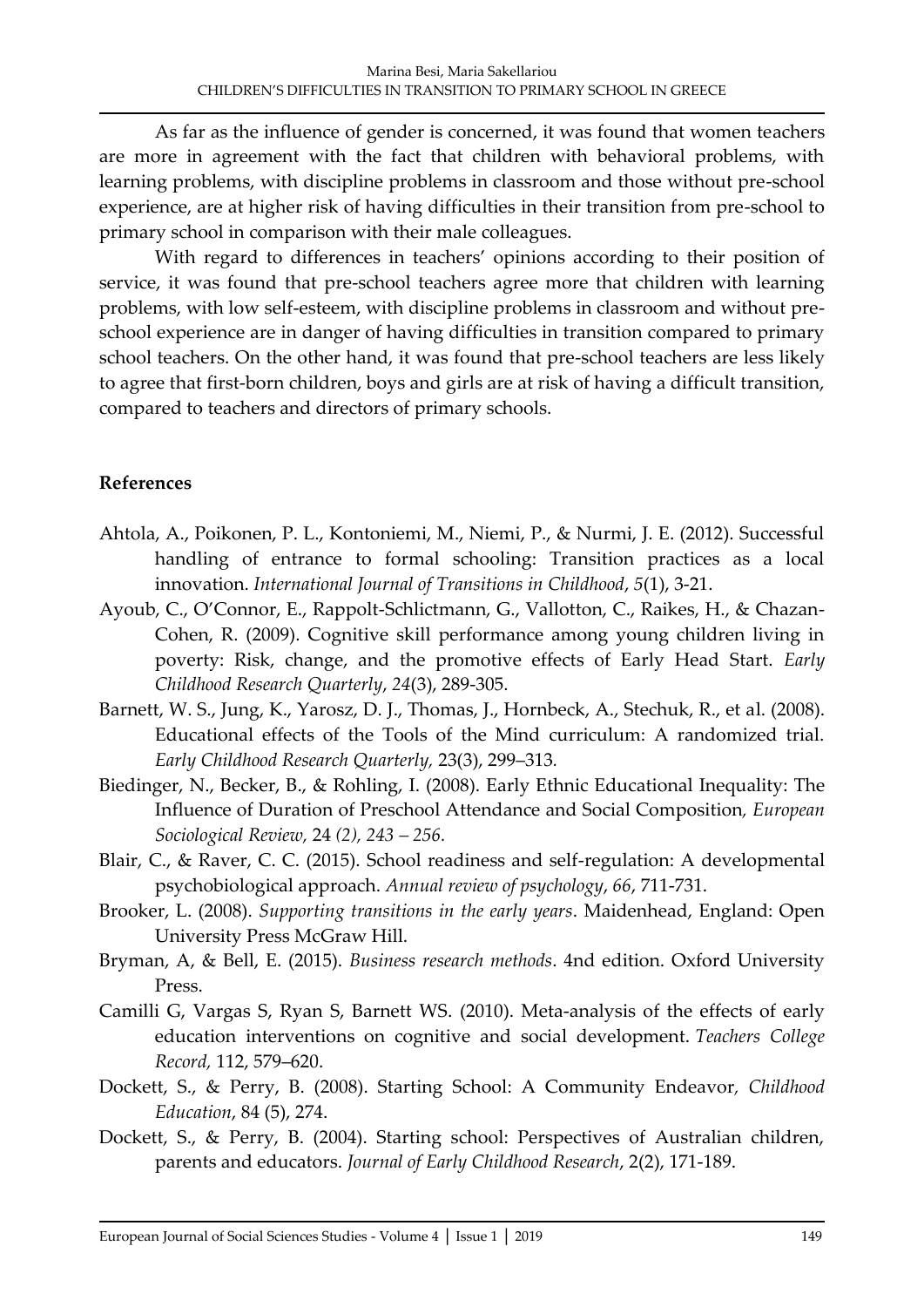- Dubow, E. F., Boxer, P., & Huesmann, L. R. (2009). Long-term effects of parents' education on children's educational and occupational success: Mediation by family interactions, child aggression, and teenage aspirations.*Merrill-Palmer Quarterly*, *55*(3), 224-249.
- Einarsdottir, J. (2010). Children's experiences of the first year of primary school. *European Early Childhood Education Research Journal*, *18*(2), 163-180.
- Fantuzzo, J., Bulotsky-Shearer, R., McDermott, P. A., McWayne, C., Frye, D., & Perlman, S. (2007). Investigation of dimensions of social–emotional classroom behavior and school readiness for low-income urban preschool children. *School Psychology Review*, 36, 44–62.
- Janus, M., Lefort, J., Cameron, R., & Kopechanski, L.(2007). Starting Kindergarten: Transition Issues for Children with Special Needs. *Canadian Journal of Education,* 30 (3), 628-648.
- Hopson, L. M., & Lee, E. (2011). Mitigating the effect of family poverty on academic and behavioral outcomes: The role of school climate in middle and high school. *Children and Youth Services Review*, *33*(11), 2221-2229.
- Kiernan, G., Axford, N., Little, M., Murphy, C., Greene, D., & Gormley, M. (2008). The School Readiness of Children Living in a Disadvantaged Area in Ireland*, Journal of Early Childhood Research,* 6 (2), 119-144.
- LoCasale-Crouch, J., Mashburn, A. J., Downer, J. T., & Pianta, R. C. (2008). Prekindergarten teachers' use of transition practices and children's adjustment to kindergarten. *Early childhood research quarterly*, *23*(1), 124-139.
- Lloyd, D., Austen-Baker, K., Newell, S., Hughes, D., & Dietrich, U. (2007). Box Ridge Transition to School Program 1999-2003: Evaluation Report. Prepared for Health Promotion Unit, North Coast Area Health Service, Lismore, May 2007.
- Margetts, K. (2004). Identifying and supporting behaviours associated with cooperation, assertion and self-control in young children starting school. *European Early Childhood Education Research Journal*, *12*(2), 75-85.
- McClelland, M.M., Cameron, C. E., Connor, C. M., Farris, C. L., Jewkes, A. M., &
- Morrison, F. J. (2007). Links between behavioural regulation and preschoolers' literacy, vocabulary, and math skills. *Developmental Psychology*, 43, 947–959.
- McMullen, M., Elicker, J., Wang, J., Erdiller, Z., Lee, S. M., Lin, C. H., & Sun, P. Y. (2005). Comparing beliefs about appropriate practice among early childhood education and care professionals from the US, China, Taiwan, Korea and Turkey. *Early Childhood Research Quarterly*, *20*(4), 451-464.
- Mistry, R. S., Benner, A. D., Biesanz, J. C., Clark, S. L., & Howes, C. (2010). Family and social risk, and parental investments during the early childhood years as predictors of low-income children's school readiness outcomes. *Early Childhood Research Quarterly*, *25*(4), 432-449.
- O'Κane, M., & Hayes, N. (2006). The transition to school in Ireland: Views of preschool and primary school teachers. *International Journal of Transitions in Childhood*, *2*, 4- 16.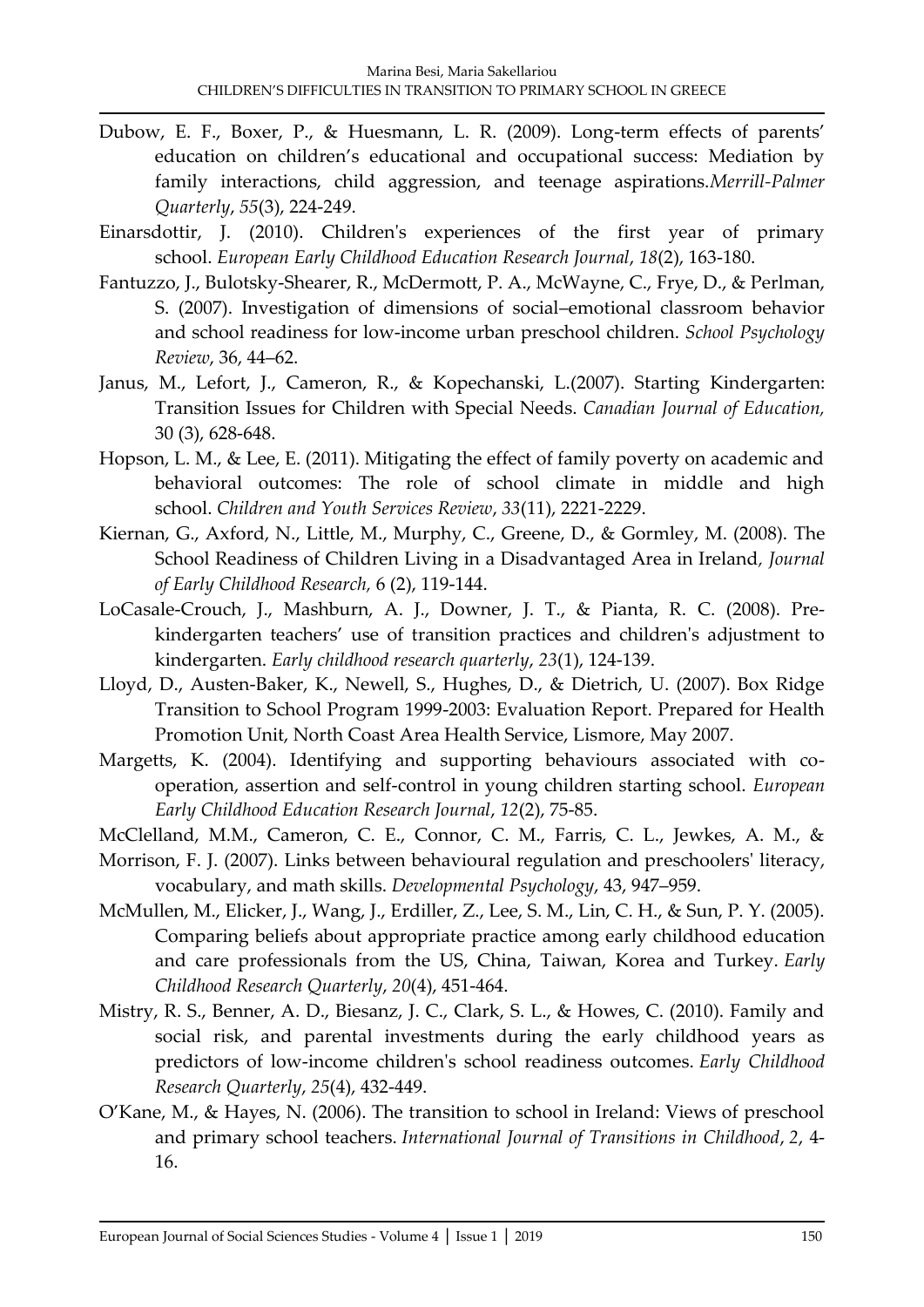- Pianta, R. C., & Kraft-Sayre, M. (2003). *Successful kindergarten transition: Your guide to connecting children, families, and schools.* Baltimore: Paul H. Brookes.
- Rimm-Kaufman, S. E., Curby, T. W., Grimm, K. J., Nathanson, L., & Brock, L. L. (2009). The contribution of children's self-regulation and classroom quality to children's adaptive behaviors in the kindergarten classroom. *Developmental Psychology*, *45*(4), 958.
- Rosenkoetter, S. E., Hains , A. H., & Dogaru, C. (2007). Successful Transitions for Young Children with Disabilities and Their Families: Roles of School Social Workers*, Children & Schools,* 29(1), 25-34.
- Sektnan, M., McClelland, M. M., Acock, A., & Morrison, F. J. (2010). Relations between early family risk, children's behavioral regulation, and academic achievement. *Early Childhood Research Quarterly*, *25*(4), 464-479.
- Schmitt, S. A., McClelland, M. M., Tominey, S. L., & Acock, A. C. (2015). Strengthening school readiness for Head Start children: Evaluation of a self-regulation intervention. *Early Childhood Research Quarterly*, *30*, 20-31.
- Welsh, J. A., Nix, R. L., Blair, C., Bierman, K. L., & Nelson, K. E. (2010). The development of cognitive skills and gains in academic school readiness for children from low-income families. *Journal of Educational Psychology*, *102*(1), 43-53.
- White, G.,& Sharp, C. (2007). It Is Different Because You Are Getting Older and Growing up - How Children Make Sense of the Transition to Year 1, *European Early Childhood Education Research Journal ,*15(1), 87 - 102.
- Wildenger, L. K., & McIntyre, L. L. (2012). Investigating the relation between kindergarten preparation and child socio-behavioral school outcomes. *Early Childhood Education Journal*, *40*(3), 169-176.
- Yoshikawa, H., Aber, J. L., & Beardslee, W. R. (2012). The effects of poverty on the mental, emotional, and behavioral health of children and youth: implications for prevention. *American Psychologist*, *67*(4), 272-284.